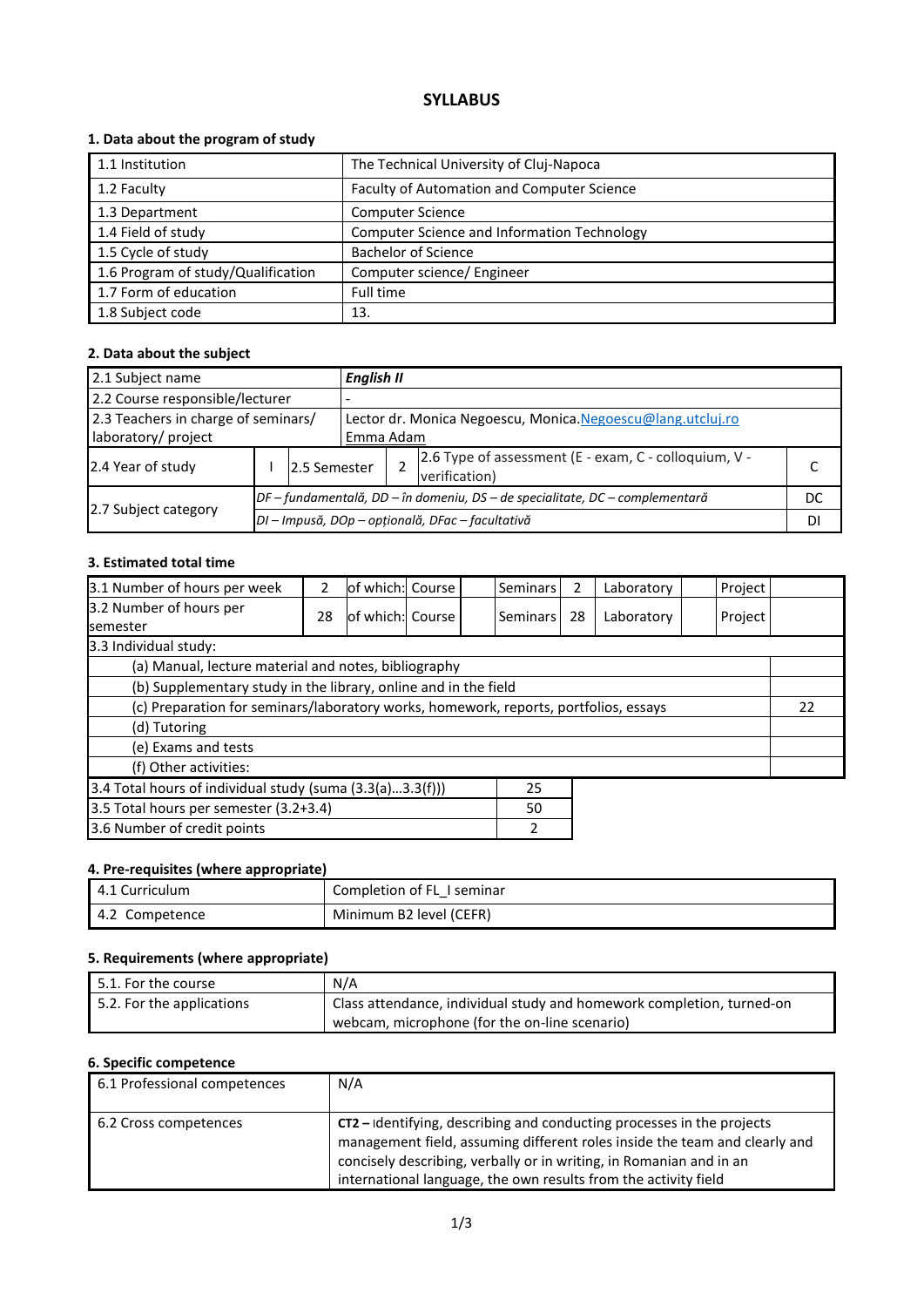# **7. Discipline objective (as results from the** *key competences gained***)**

| 7.1 General objective   | Students should acquire knowledge and oral skills to communicate in English                       |  |  |  |  |  |
|-------------------------|---------------------------------------------------------------------------------------------------|--|--|--|--|--|
|                         | in professional (technical and engineering) contexts and on job related                           |  |  |  |  |  |
|                         | topics.                                                                                           |  |  |  |  |  |
| 7.2 Specific objectives | At the end of this seminar, the students will be able to:                                         |  |  |  |  |  |
|                         | Organize information for oral presentation;<br>-                                                  |  |  |  |  |  |
|                         | Evaluate audience and adapt spoken discourse to current informational<br>$\overline{\phantom{a}}$ |  |  |  |  |  |
|                         | and linguistic needs;                                                                             |  |  |  |  |  |
|                         | Prepare and deliver a short presentation on a work/professional/own<br>$\overline{\phantom{a}}$   |  |  |  |  |  |
|                         | interest related topic;                                                                           |  |  |  |  |  |
|                         | Use linguistic and paralinguistic means to various purposes and needs<br>-                        |  |  |  |  |  |
|                         | within their field of interest or profession.                                                     |  |  |  |  |  |

#### **8. Contents**

| 8.1 Lectures                                                                  | Hours          | Teaching methods        | <b>Notes</b> |  |  |  |
|-------------------------------------------------------------------------------|----------------|-------------------------|--------------|--|--|--|
|                                                                               |                |                         |              |  |  |  |
| Bibliography                                                                  |                |                         |              |  |  |  |
|                                                                               |                |                         |              |  |  |  |
| 8.2 Applications - Seminars/Laboratory/Project                                | Hours          | <b>Teaching methods</b> | <b>Notes</b> |  |  |  |
| Describing purpose of oral communication in work/professional                 |                |                         |              |  |  |  |
| related contexts; understanding and differentiating informative               | $\overline{2}$ |                         |              |  |  |  |
| talks, persuasive talks, descriptive and argumentative talks.                 |                |                         |              |  |  |  |
| Assessing, predicting and describing audience needs and                       | $\overline{2}$ |                         |              |  |  |  |
| expectations.                                                                 |                |                         |              |  |  |  |
| Formulating and prioritizing communicative goals: relating to                 | $\overline{2}$ |                         |              |  |  |  |
| audience expectations.                                                        |                |                         |              |  |  |  |
| Organizing information and structuring ideas: leading information             |                |                         |              |  |  |  |
| vs details, supporting info and exemplifying, supplementary info.             | $\overline{2}$ |                         |              |  |  |  |
| Introduction, body conclusion Q&A presentation format.                        |                |                         |              |  |  |  |
| Preparing for speaking to an audience: introducing self, purpose              | $\overline{2}$ |                         |              |  |  |  |
| of talk, previewing info and stating policy on questions.                     |                | Presentation of         |              |  |  |  |
| Controlling voice and spoken production: prosody of language:                 | $\overline{2}$ | content, viewing        |              |  |  |  |
| word and sentence stress, pace, rhythm and intonation.                        |                | professional            |              |  |  |  |
| Using language to make an impact: parallel structures, tripling,              |                | presentations and       |              |  |  |  |
| cumulative structures; coordination with voice and body                       | $\overline{2}$ | observing structure     |              |  |  |  |
| language.                                                                     |                | and approach, case-     |              |  |  |  |
| Preparing visual aid: PP slides - dos and don'ts; technical visual            | $\overline{2}$ | based discussion,       |              |  |  |  |
| support (graphs, tables, etc.).                                               |                | peer evaluation,        |              |  |  |  |
| Introducing, describing and interpreting visual support data:                 |                | small projects-based    |              |  |  |  |
| talking about numerical data, describing trends in graphs/tables,             | $\overline{2}$ | learning                |              |  |  |  |
| summarizing and/or pointing to relevant numerical values/data.                |                |                         |              |  |  |  |
| Presenting narrative data. Sequence markers and syntactic                     | $\overline{2}$ |                         |              |  |  |  |
| connectors. Transitional devices, discourse markers.                          |                |                         |              |  |  |  |
| Drawing a powerful conclusion: recapping main points,                         | 2              |                         |              |  |  |  |
| concluding, home-take messages.                                               |                |                         |              |  |  |  |
| Inviting questions, managing rapport, expressing opinion,                     | $\overline{2}$ |                         |              |  |  |  |
| attitude.                                                                     |                |                         |              |  |  |  |
| Formal vs informal language - politeness in a foreign language.               |                |                         |              |  |  |  |
| Using humor, irony and personal anecdote to convey subtle                     | $\overline{2}$ |                         |              |  |  |  |
| meanings and gain audience support.                                           | $\overline{2}$ |                         |              |  |  |  |
| Students' presentations                                                       |                |                         |              |  |  |  |
| Bibliography                                                                  |                |                         |              |  |  |  |
| 1. Andrew Bradbury (2006) Successful Presentation Skills, Kogan Page, London. |                |                         |              |  |  |  |